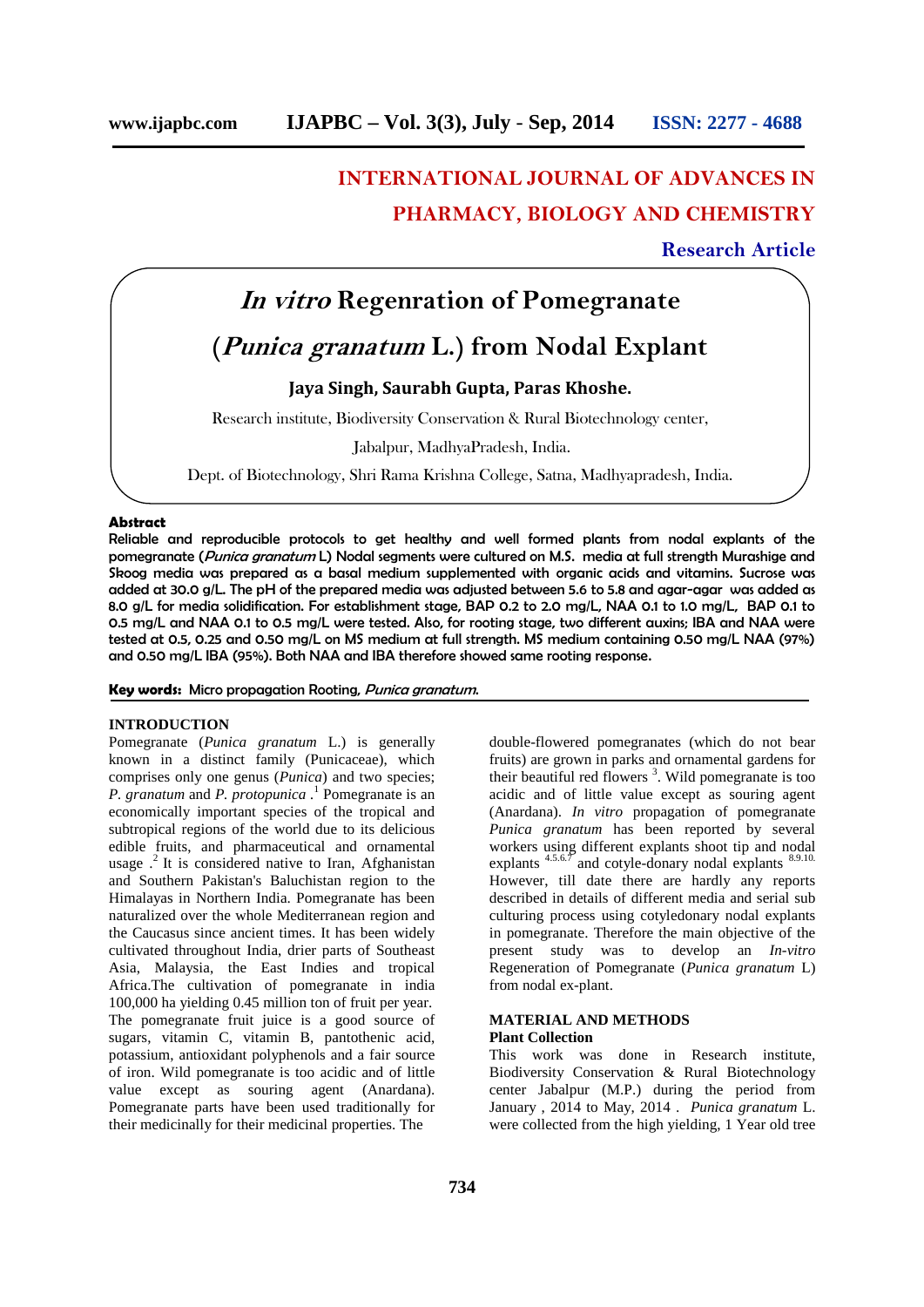growing in the State Forest Research Institute Jabalpur.

#### **Washing of the ex-plant**

Isolated nodal segments were cleaned under running tap water for about 15 to 20 min. each under laminar air flow hood and followed by three times rinsing in sterile distilled water. Nodal segments were further soaked in fungicide (Bavistin) solution (.5 mg/L) for 10 min. and then again washed with sterile distilled water. Finally .1 g/L mercuric chloride solution for 5 min. was used to treat these explants followed by three times washes with sterile distilled water for complete sterilization of nodal explants. Completely sterilized explants were inoculated on establishment Patil *et al.* 18131 media. After establishing transferred explants on proliferation media for growth, completely proliferated explants were then transferred to rooting media.

#### **Culture media**

MS medium were tested for micro propagation of pomegranate cultivar Media was prepared as a basal medium supplemented with organic acids and vitamins. Sucrose was added at 30.0 g/L. The pH of the prepared media was adjusted between 5.6 to 5.8 and agar-agar (Hi-Media) was added as 8.0 g/L for media solidification. For establishment stage, BAP 0.2 to 2.0 mg/L, NAA 0.1 to 1.0 mg/L, BAP 0.1 to 0.5 mg/L and NAA 0.1 to 0.5 mg/L were tested. Also, for rooting stage, two different auxins; IBA and NAA were tested at 0.5, 0.25 and 0.50 mg/L on MS medium at full strength.

#### **RESULT & DISCUSSION 1. Effect of BAP on regeneration of shoots**

MS media were used for the growth of nodal explants for different concentration of BAP (0.5 to 2 mg/L). The highest average growth response (98%) in MS medium containing BAP 1.5 mg/L, whereas 2 to 4 shoots per explants having highest shoot length (0.5 to 1.5 cm) was recorded.

#### **2. Effect of NAA on regeneration of shoots**

MS media were used for the growth of nodal explants for different concentration of NAA. 0.2 to 1.5 mg/L the highest growth response (98%) was recorded on MS medium containing 0.9 mg/L NAA, (0.5to 1.3 cm) containing was recorded two to three shoots per explants having highest shoot length

#### **3. Effect of NAA and IBA in MS medium on rooting**

The containing of 0.50 mg/L NAA and 0.50 mg/L IBA in MS medium for showed the highest rooting responseThe data in Table 1 shows that the highest average rooting response was recorded on MS medium containing 0.50 mg/L NAA (97%) and 0.50 mg/L IBA (95%). Both NAA and IBA therefore showed same rooting response .However, thick root formation was observed in medium containing 0.50 mg/L IBA. Root length of 0.5 to 2.8 cm was recorded on medium containing IBA, whereas 0.5 to 2.5 cm root length was recorded on medium containing NAA.

#### **SUMMARY AND CONCLUSION**

The *Punica granatum* were obtained from State Forest Research Institute Jabalpur. The investigation incorporated the work carried out during January 2014 to may 2014.the shoot initiation was found to be better on BAP (0.5 to 2mg/L) highest average growth response. And the regeneration of the shoot was better on 0.9mg/L NAA. Where two to three shoots per ex-plant. And the table has shows the NAA and IBA highest response for the root development.

#### **ACKNOWLEDGMENT**

The Authors acknowledgment to Director and Research Team of Research Institute, Biodiversity Conservation and Rural Biotechnology Center Jabalpur for Providing Research facilities.

| Medium     | Con.(mg/L) | Number of root | % of explants showing<br>response | Root length   |
|------------|------------|----------------|-----------------------------------|---------------|
| $MS + IBA$ | 0.5        | $1 \pm 1$      | $15 \pm 1$                        | $0.2 \pm 0.3$ |
| $MS + IBA$ | 0.25       | $2 \pm 1$      | $50 \pm 1$                        | $1.5 \pm 0.2$ |
| $MS + IBA$ | 0.50       | $4 \pm 1$      | $70 \pm 1$                        | $2.8 \pm 0.5$ |
| $MS + NAA$ | 0.5        | $1 \pm 1$      | $10 \pm 1$                        | $1.2 \pm 0.2$ |
| $MS + NAA$ | 0.25       | $2 \pm 1$      | $45 \pm 1$                        | $2.5 \pm 0.2$ |
| $MS + NAA$ | 0.50       | $4 \pm 1$      | $70 \pm 1$                        | $2.5 \pm 0.5$ |

**Table 1 Effect of NAA and IBA in MS medium on Rooting**